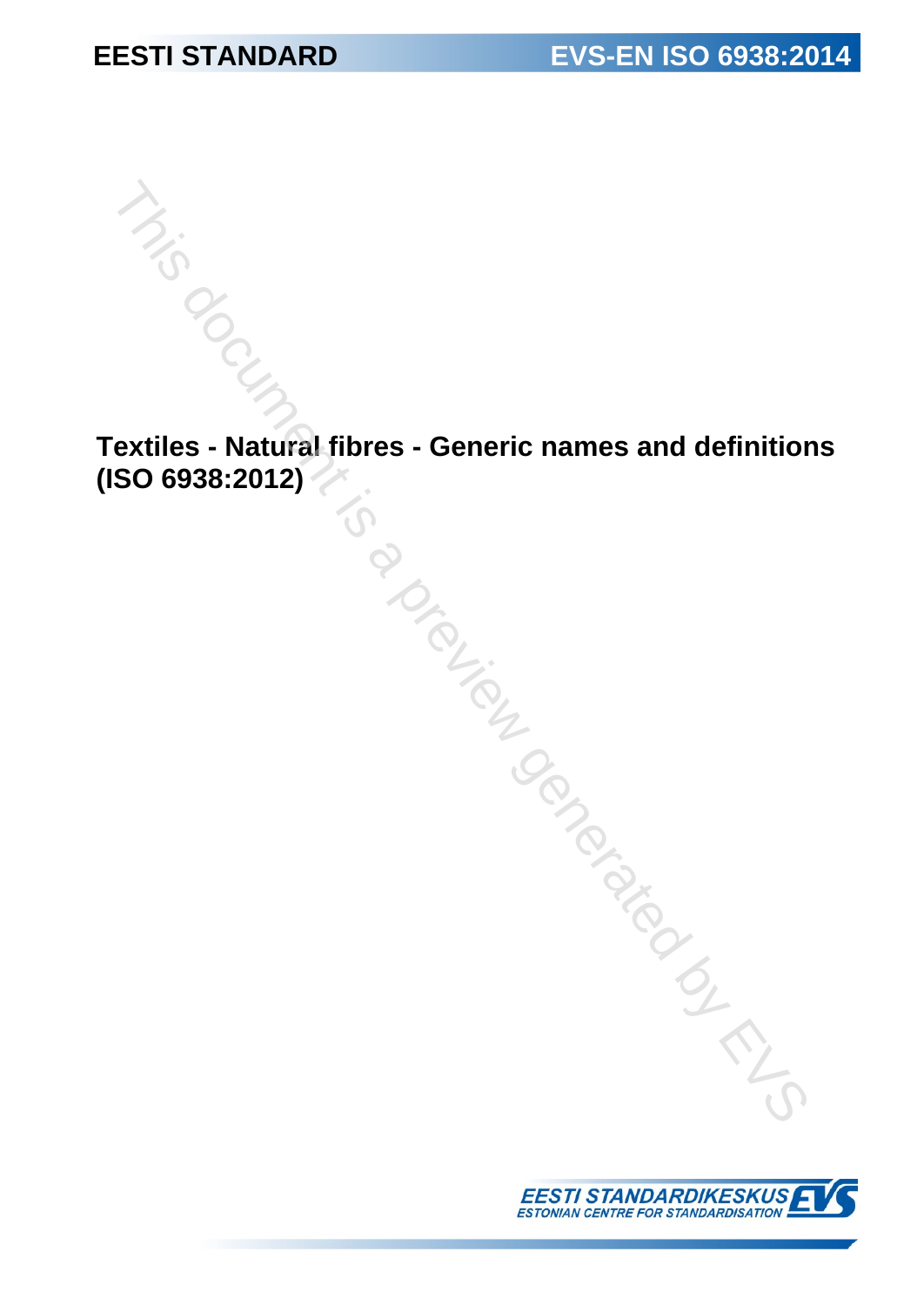## **EESTI STANDARDI EESSÕNA NATIONAL FOREWORD**

| See Eesti standard EVS-EN ISO 6938:2014 sisaldab<br>Euroopa standardi EN ISO 6938:2014 inglisekeelset<br>teksti.                                                                                             | This Estonian standard EVS-EN ISO 6938:2014<br>consists of the English text of the European standard<br>EN ISO 6938:2014.                |
|--------------------------------------------------------------------------------------------------------------------------------------------------------------------------------------------------------------|------------------------------------------------------------------------------------------------------------------------------------------|
| Standard<br>jõustunud<br>sellekohase<br><b>on</b><br>teate<br>avaldamisega EVS Teatajas.                                                                                                                     | This standard has been endorsed with a notification<br>published in the official bulletin of the Estonian Centre<br>for Standardisation. |
| standardimisorganisatsioonid<br>Euroopa<br>Euroopa<br>standardi rahvuslikele<br>kättesaadavaks 05.11.2014.                                                                                                   | on teinud Date of Availability of the European standard is<br>liikmetele   05.11.2014.                                                   |
| Standard on kättesaadav Eesti Standardikeskusest.                                                                                                                                                            | The standard is available from the Estonian Centre for<br>Standardisation.                                                               |
|                                                                                                                                                                                                              |                                                                                                                                          |
|                                                                                                                                                                                                              |                                                                                                                                          |
| PIONTELIA                                                                                                                                                                                                    |                                                                                                                                          |
|                                                                                                                                                                                                              |                                                                                                                                          |
|                                                                                                                                                                                                              |                                                                                                                                          |
|                                                                                                                                                                                                              |                                                                                                                                          |
|                                                                                                                                                                                                              |                                                                                                                                          |
| saates e-kirja meiliaadressile standardiosakond@evs.ee.                                                                                                                                                      | Tagasisidet standardi sisu kohta on võimalik edastada, kasutades EVS-i veebilehel asuvat tagasiside vormi või                            |
| CS 01.040.59, 59.060.10                                                                                                                                                                                      |                                                                                                                                          |
|                                                                                                                                                                                                              |                                                                                                                                          |
| Standardite reprodutseerimise ja levitamise õigus kuulub Eesti Standardikeskusele                                                                                                                            |                                                                                                                                          |
| Andmete paljundamine, taastekitamine, kopeerimine, salvestamine elektroonsesse süsteemi või edastamine ükskõik millises vormis või<br>millisel teel ilma Eesti Standardikeskuse kirjaliku loata on keelatud. |                                                                                                                                          |
| Kui Teil on küsimusi standardite autorikaitse kohta, võtke palun ühendust Eesti Standardikeskusega:<br>Aru 10, 10317 Tallinn, Eesti: www.eys.ee: telefon 605 5050; e-post info@eys.ee                        |                                                                                                                                          |

Aru 10, 10317 Tallinn, Eesti; www.evs.ee; telefon 605 5050; e-post info@evs.ee

**The right to reproduce and distribute standards belongs to the Estonian Centre for Standardisation**

No part of this publication may be reproduced or utilized in any form or by any means, electronic or mechanical, including photocopying, without a written permission from the Estonian Centre for Standardisation.

If you have any questions about copyright, please contact Estonian Centre for Standardisation: Aru 10, 10317 Tallinn, Estonia; [www.evs.ee](http://www.evs.ee); phone 605 5050; e-mail info@evs.ee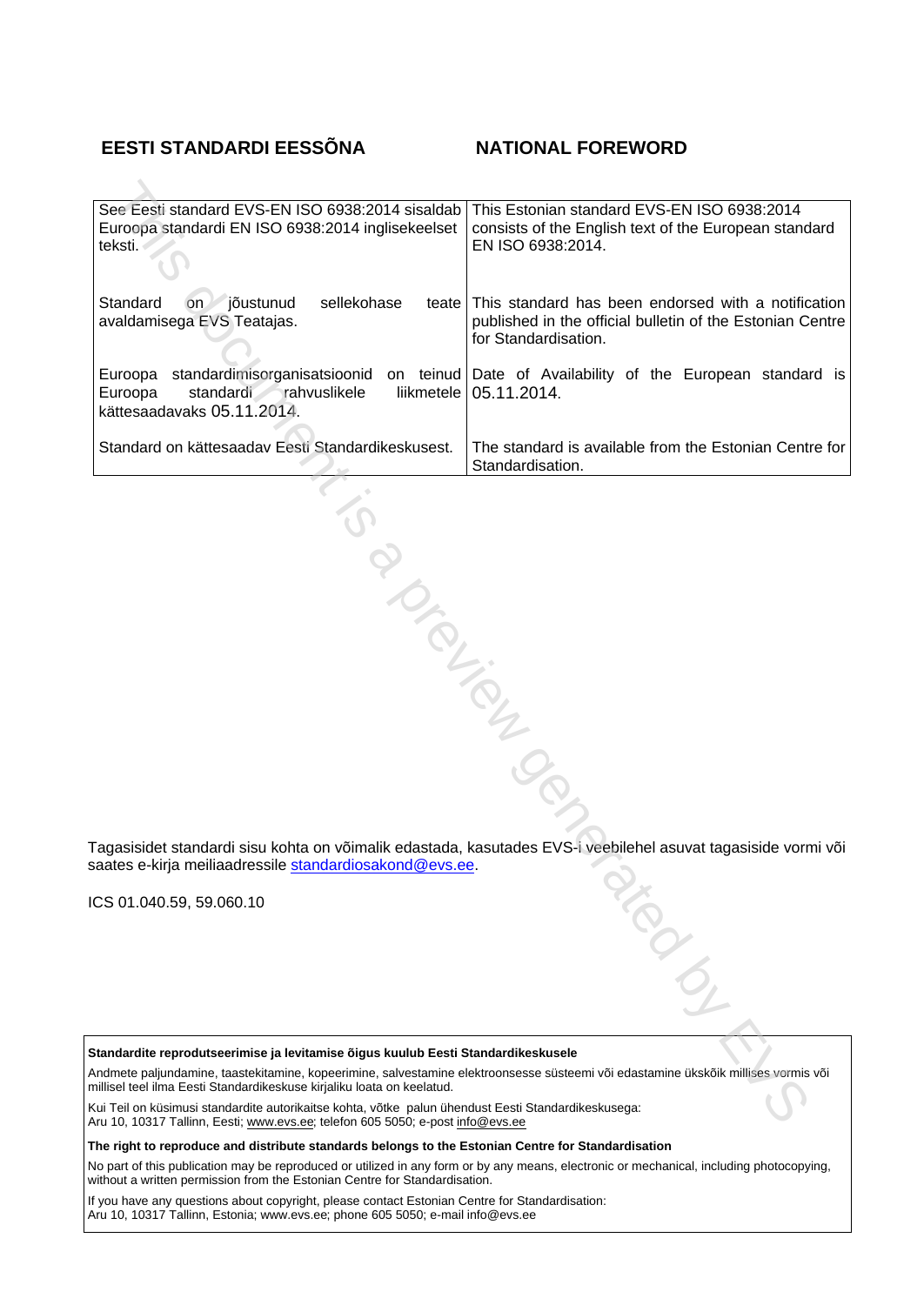# EUROPEAN STANDARD NORME EUROPÉENNE

# **EN ISO 6938**

# EUROPÄISCHE NORM

November 2014

ICS 01.040.59; 59.060.10

English Version

## Textiles - Natural fibres - Generic names and definitions (ISO 6938:2012)

Textiles - Fibres naturelles - Noms génériques et définitions (ISO 6938:2012)

 Textilien - Naturfasern - Gattungsnamen und Definitionen (ISO 6938:2012)

This European Standard was approved by CEN on 18 October 2014.

CEN members are bound to comply with the CEN/CENELEC Internal Regulations which stipulate the conditions for giving this European Standard the status of a national standard without any alteration. Up-to-date lists and bibliographical references concerning such national standards may be obtained on application to the CEN-CENELEC Management Centre or to any CEN member.

This European Standard exists in three official versions (English, French, German). A version in any other language made by translation under the responsibility of a CEN member into its own language and notified to the CEN-CENELEC Management Centre has the same status as the official versions.

CEN members are the national standards bodies of Austria, Belgium, Bulgaria, Croatia, Cyprus, Czech Republic, Denmark, Estonia, Finland, Former Yugoslav Republic of Macedonia, France, Germany, Greece, Hungary, Iceland, Ireland, Italy, Latvia, Lithuania, Luxembourg, Malta, Netherlands, Norway, Poland, Portugal, Romania, Slovakia, Slovenia, Spain, Sweden, Switzerland, Turkey and United Kingdom.



EUROPEAN COMMITTEE FOR STANDARDIZATION COMITÉ EUROPÉEN DE NORMALISATION EUROPÄISCHES KOMITEE FÜR NORMUNG

**CEN-CENELEC Management Centre: Avenue Marnix 17, B-1000 Brussels** 

Ref. No. EN ISO 6938:2014 E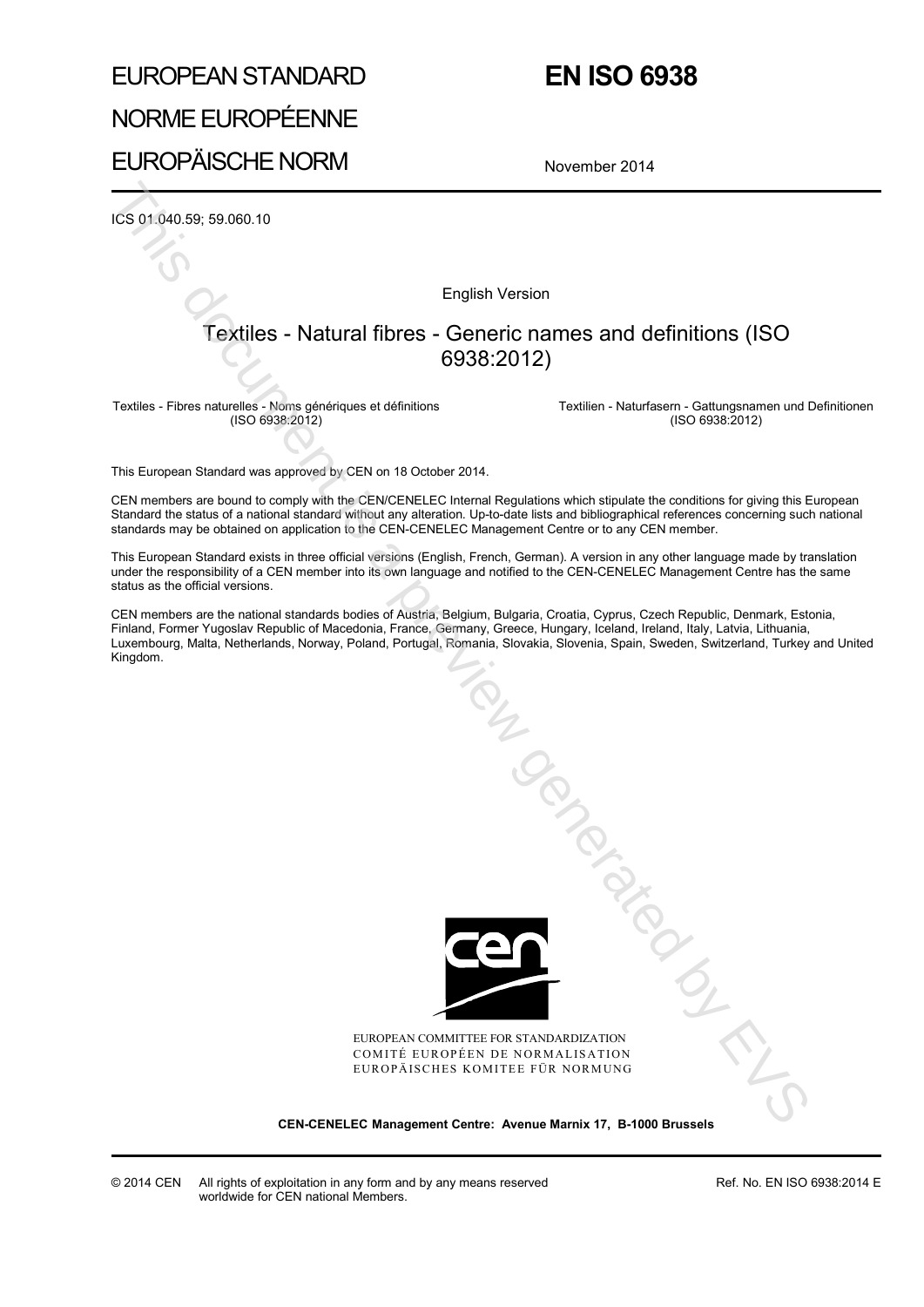# **Foreword**

The text of ISO 6938:2012 has been prepared by Technical Committee ISO/38 "Textiles" of the International Organization for Standardization (ISO) and has been taken over as EN ISO 6938:2014 by Technical Committee CEN/TC 248 "Textiles and textile products" the secretariat of which is held by BSI.

This European Standard shall be given the status of a national standard, either by publication of an identical text or by endorsement, at the latest by May 2015, and conflicting national standards shall be withdrawn at the latest by May 2015.

Attention is drawn to the possibility that some of the elements of this document may be the subject of patent rights. CEN [and/or CENELEC] shall not be held responsible for identifying any or all such patent rights.

According to the CEN-CENELEC Internal Regulations, the national standards organizations of the following countries are bound to implement this European Standard: Austria, Belgium, Bulgaria, Croatia, Cyprus, Czech Republic, Denmark, Estonia, Finland, Former Yugoslav Republic of Macedonia, France, Germany, Greece, Hungary, Iceland, Ireland, Italy, Latvia, Lithuania, Luxembourg, Malta, Netherlands, Norway, Poland, Portugal, Romania, Slovakia, Slovenia, Spain, Sweden, Switzerland, Turkey and the United Kingdom.

#### **Endorsement notice**

The text of ISO 6938:2012 has been approved by CEN as EN ISO 6938:2014 without any modification.

The text of ISO 6338-2012 has been prepared by Technical Committee ISO/38 "Textiles" of the inter-<br>Organization for Slandardziarion (ISS) and has been taken over as EN ISO 6388-2014 by To<br>Committee CENTC 248 "Textiles and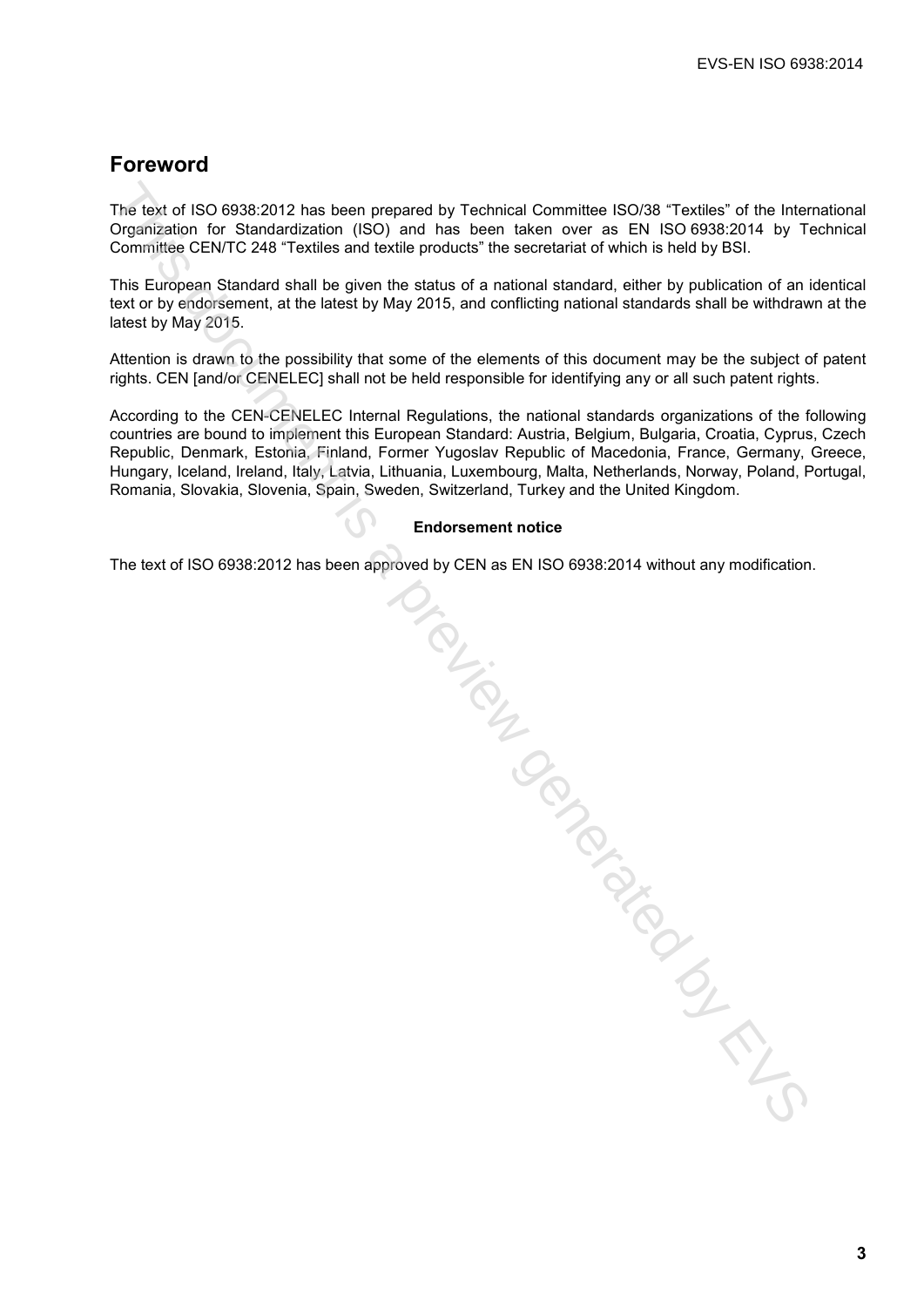# **Contents**

| $\mathbf{2}$<br>2.1<br>2.2<br>2.3<br>2.4 |                                                                                                          |    |
|------------------------------------------|----------------------------------------------------------------------------------------------------------|----|
| 3<br>3.1<br>3.2<br>3.3                   |                                                                                                          |    |
| 4                                        | List of common names, equivalent generic names and corresponding index number  6<br><b>PARTICIPALITY</b> |    |
|                                          | © ISO 2012 - All rights reserved                                                                         | Ϊİ |

Page